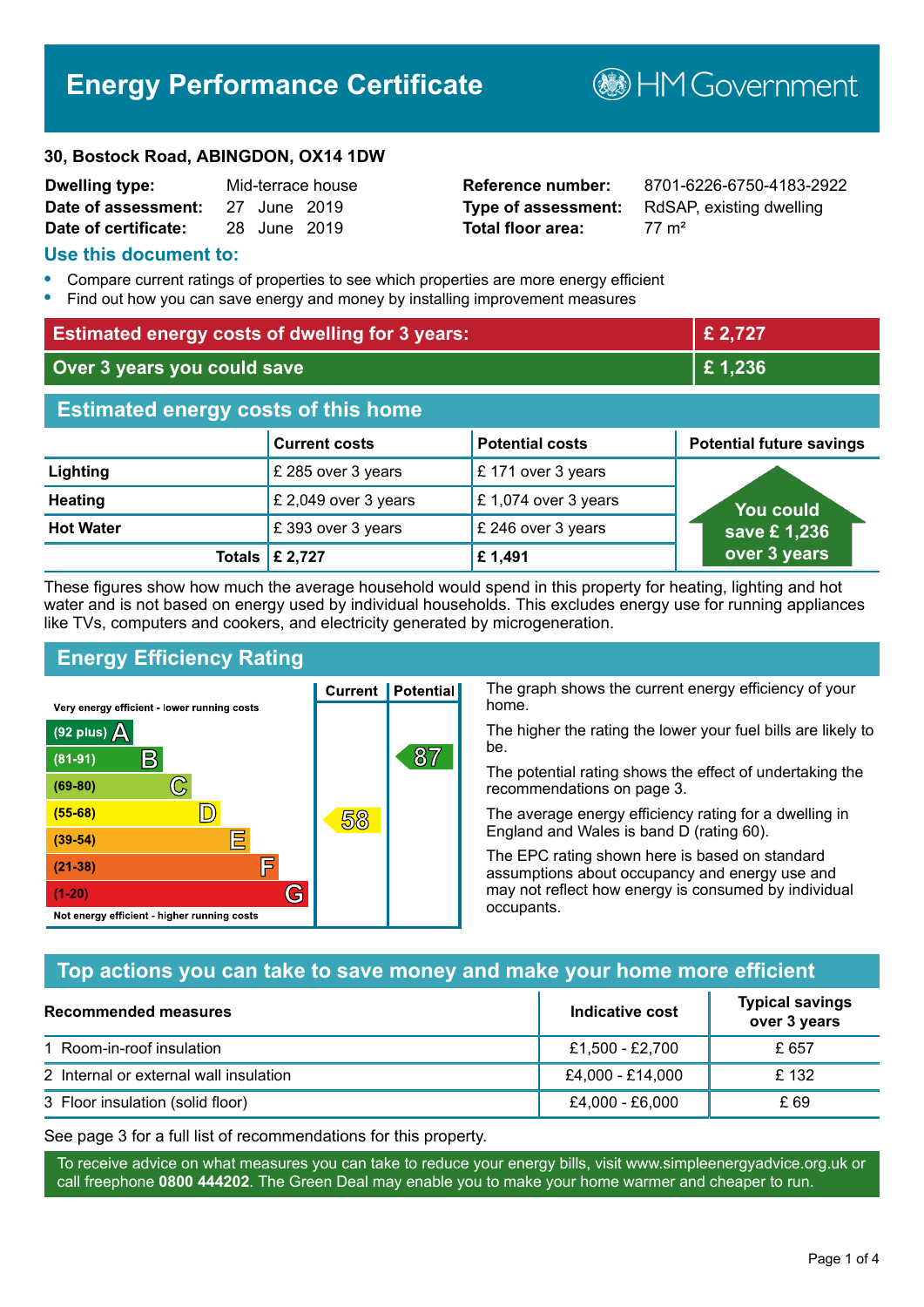#### 30, Bostock Road, ABINGDON, OX14 1DW 28 June 2019 RRN: 8701-6226-6750-4183-2922

**Energy Performance Certificate**

#### **Summary of this home's energy performance related features**

| <b>Element</b>        | <b>Description</b>                             | <b>Energy Efficiency</b> |
|-----------------------|------------------------------------------------|--------------------------|
| Walls                 | Solid brick, as built, no insulation (assumed) | $\star$ * * * *          |
| Roof                  | Roof room(s), ceiling insulated                | ★★☆☆☆                    |
| Floor                 | Solid, no insulation (assumed)                 |                          |
| Windows               | Partial double glazing                         | ★★☆☆☆                    |
| Main heating          | Boiler and radiators, mains gas                | ★★★★☆                    |
| Main heating controls | Programmer, room thermostat and TRVs           | ★★★★☆                    |
| Secondary heating     | None                                           |                          |
| Hot water             | From main system                               | ★★★★☆                    |
| Lighting              | Low energy lighting in 33% of fixed outlets    | ★★★☆☆                    |

Current primary energy use per square metre of floor area: 310 kWh/m² per year

The assessment does not take into consideration the physical condition of any element. 'Assumed' means that the insulation could not be inspected and an assumption has been made in the methodology based on age and type of construction.

#### **Low and zero carbon energy sources**

Low and zero carbon energy sources are sources of energy that release either very little or no carbon dioxide into the atmosphere when they are used. Installing these sources may help reduce energy bills as well as cutting carbon. There are none provided for this home.

#### **Your home's heat demand**

For most homes, the vast majority of energy costs derive from heating the home. Where applicable, this table shows the energy that could be saved in this property by insulating the loft and walls, based on typical energy use (shown within brackets as it is a reduction in energy use).

| <b>Heat demand</b>           | <b>Existing dwelling</b> | Impact of loft<br>insulation | Impact of cavity<br>wall insulation | Impact of solid<br>wall insulation |
|------------------------------|--------------------------|------------------------------|-------------------------------------|------------------------------------|
| Space heating (kWh per year) | 12,143                   | N/A                          | N/A                                 | (826)                              |
| Water heating (kWh per year) | 2.675                    |                              |                                     |                                    |

You could receive Renewable Heat Incentive (RHI) payments and help reduce carbon emissions by replacing your existing heating system with one that generates renewable heat, subject to meeting minimum energy efficiency requirements. The estimated energy required for space and water heating will form the basis of the payments. For more information, search for the domestic RHI on the www.gov.uk website.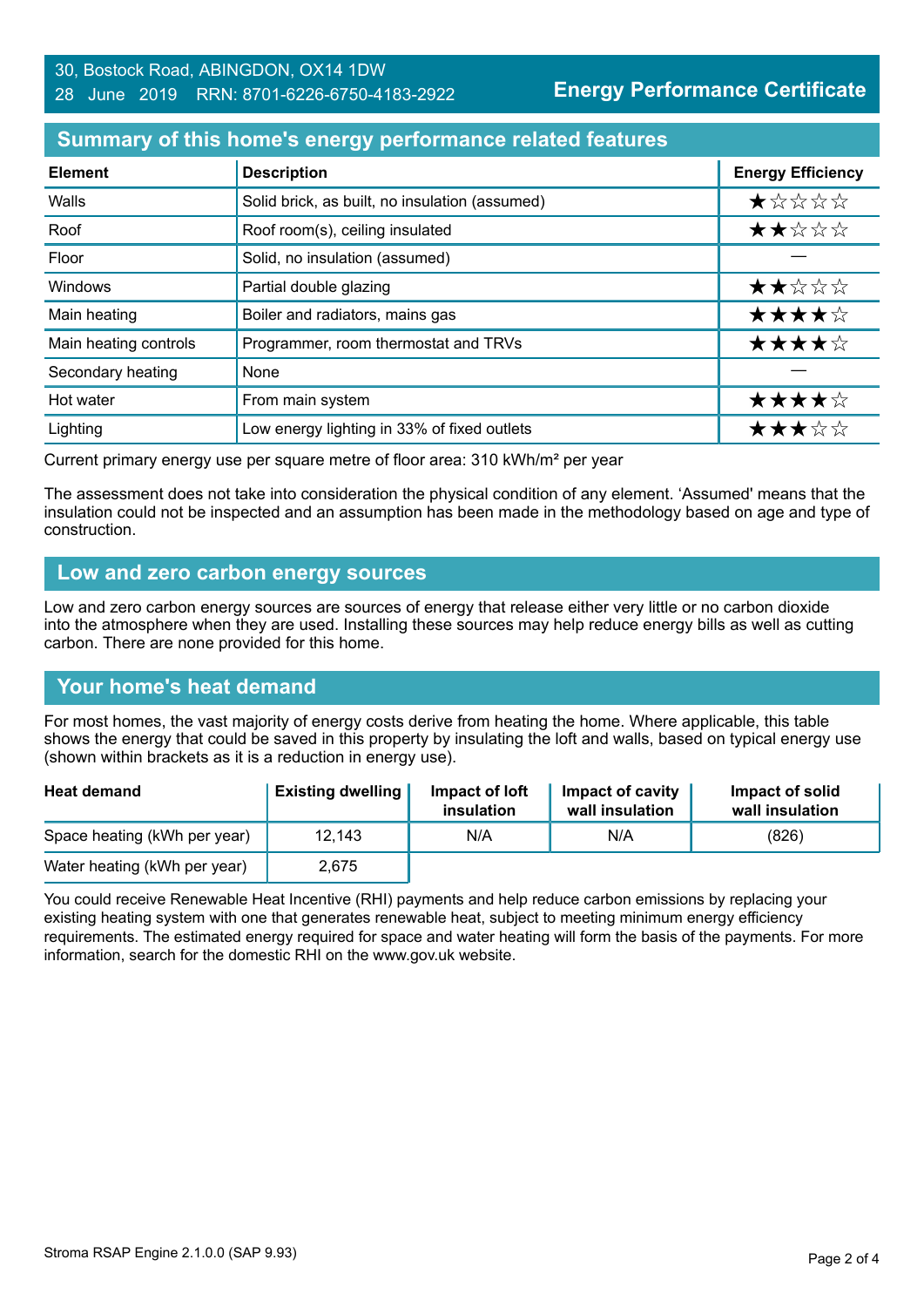#### 30, Bostock Road, ABINGDON, OX14 1DW 28 June 2019 RRN: 8701-6226-6750-4183-2922

#### **Recommendations**

The measures below will improve the energy performance of your dwelling. The performance ratings after improvements listed below are cumulative; that is, they assume the improvements have been installed in the order that they appear in the table. To receive advice on what measures you can take to reduce your energy bills, visit www.simpleenergyadvice.org.uk or call freephone 0800 444202. Before installing measures, you should make sure you have secured the appropriate permissions, where necessary. Such permissions might include permission from your landlord (if you are a tenant) or approval under Building Regulations for certain types of work.

| <b>Recommended measures</b>                                       | <b>Indicative cost</b> | <b>Typical savings</b><br>per year | <b>Rating after</b><br>improvement |
|-------------------------------------------------------------------|------------------------|------------------------------------|------------------------------------|
| Room-in-roof insulation                                           | £1,500 - £2,700        | £ 219                              | <b>D68</b>                         |
| Internal or external wall insulation                              | £4,000 - £14,000       | £44                                | C70                                |
| Floor insulation (solid floor)                                    | £4,000 - £6,000        | £23                                | C71                                |
| Low energy lighting for all fixed outlets                         | £30                    | £ 34                               | C72                                |
| Solar water heating                                               | £4,000 - £6,000        | £48                                | C74                                |
| Replace single glazed windows with low-E double<br>glazed windows | $£3,300 - £6,500$      | £44                                | C76                                |
| Solar photovoltaic panels, 2.5 kWp                                | £3,500 - £5,500        | £ 316                              | <b>B87</b>                         |

## **Financial Support and the Green Deal**

Green Deal Finance allows you to pay for some of the cost of your improvements in instalments under a Green Deal Plan (note that this is a credit agreement, but with instalments being added to the electricity bill for the property). The availability of a Green Deal Plan will depend upon your financial circumstances. There is a limit to how much Green Deal Finance can be used, which is determined by how much energy the improvements are estimated to **save** for a 'typical household'.

You may also be able to obtain support towards repairs or replacements of heating systems and/or basic insulation measures under the ECO scheme, provided that you are in receipt of qualifying benefits or tax credits. To learn more about this scheme and the rules about eligibility, visit www.simpleenergyadvice.org.uk or call freephone **0800 444202** for England and Wales.